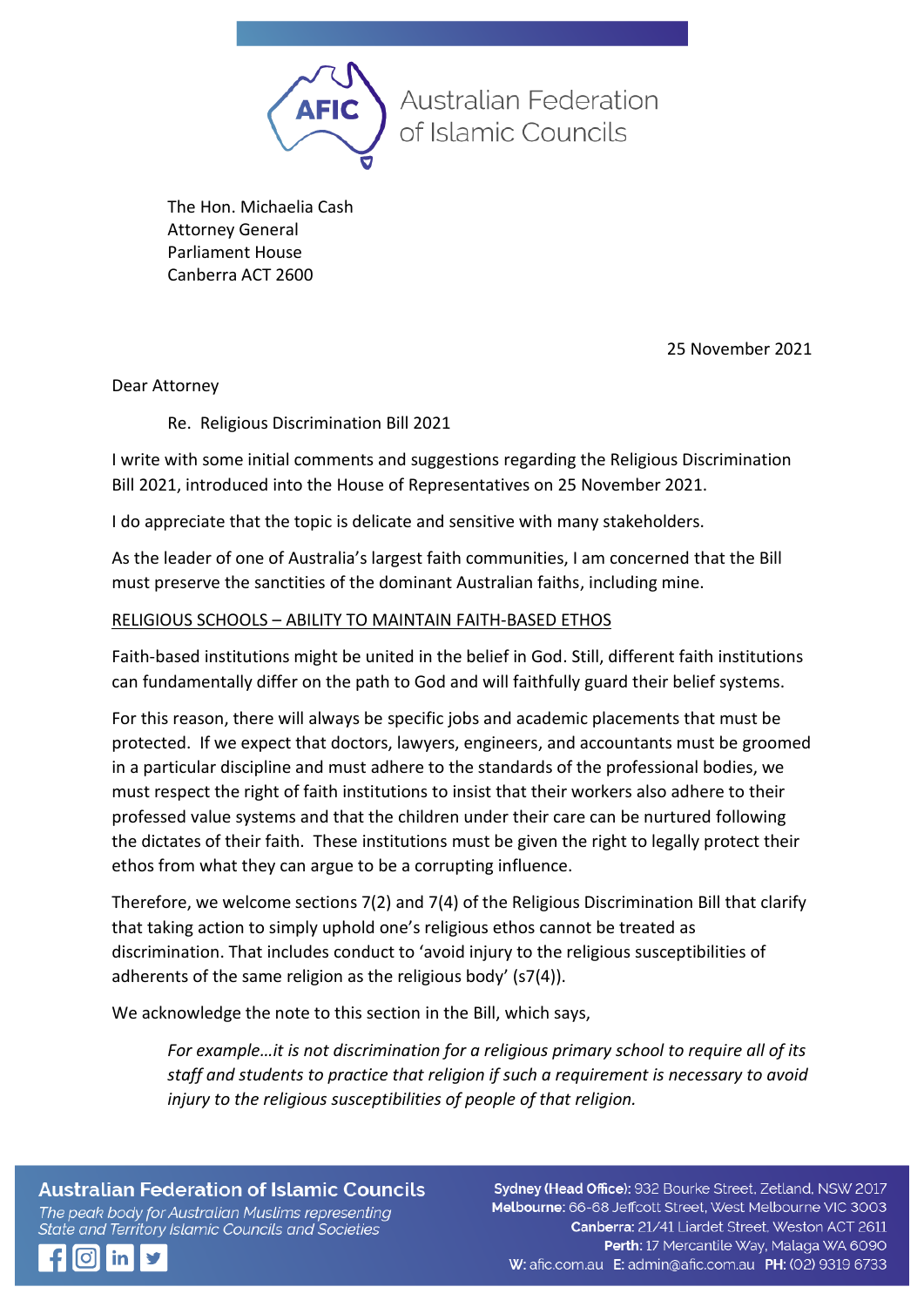

We also welcome section 11 of the Bill concerning employment practices by religious, educational institutions, which will override specific State and Territory laws. This section enables religious, educational institutions to prefer to employ persons who hold or engage in a particular religious belief or activity, where it is done in accordance with a publicly available written policy. The institution's policy must outline its position on particular religious beliefs or activities and explain how those particular religious beliefs or activities will be enforced.

In the case of education institutions represented by AFIC, their policies can outline staff and student behaviours necessary to maintaining social norms that are part of the Islamic faith.

For example, publicly identifying as being same-sex attracted or promoting multiple genders beyond male or female is not consistent with those social norms. Our schools should be at liberty to discourage behaviour that adversely affects the general religious and moral education.

We also welcome that the Bill protects Statements of Belief. Religious schools can state their religious beliefs in their policies, including views on gender, sexuality, and marriage, without fear of legal repercussions. We acknowledge that Statements of Belief cannot be malicious or incite hatred towards specific groups under the Bill. We think that is a fair expectation that aligns with the Islamic ethos.

Parents must be able to choose religious and moral education for their children that conforms with their own convictions (International Covenant on Civil and Political Rights, Art 18 (4)). Reading the Religious Discrimination Bill and the Sex Discrimination Act 1984 (Cth) together, that freedom will be protected.

As the Prime Minister has acknowledged, different worldviews and value systems must be allowed to co-exist, provided they are lawful. Mechanisms to resolve disagreements must be proportionate so as not to impair these fundamental freedoms.

Therefore, it is a concern to read media reports suggesting further changes are being contemplated to restrict safeguards for religious, educational institutions.

We are concerned about the stakes. Today there are children who seek to groom others into a particular life choice. Children often look to satisfy their curiosity through means and ways that are unacceptable to adults. This includes sexual interest and sexual boundaries. These boundaries might differ across traditions and ideologies. The legislature can set some standards but should not interfere with the various scriptures of the differing established ideologies and should not force faith communities to lower their standards.

# **Australian Federation of Islamic Councils**

The peak body for Australian Muslims representing State and Territory Islamic Councils and Societies

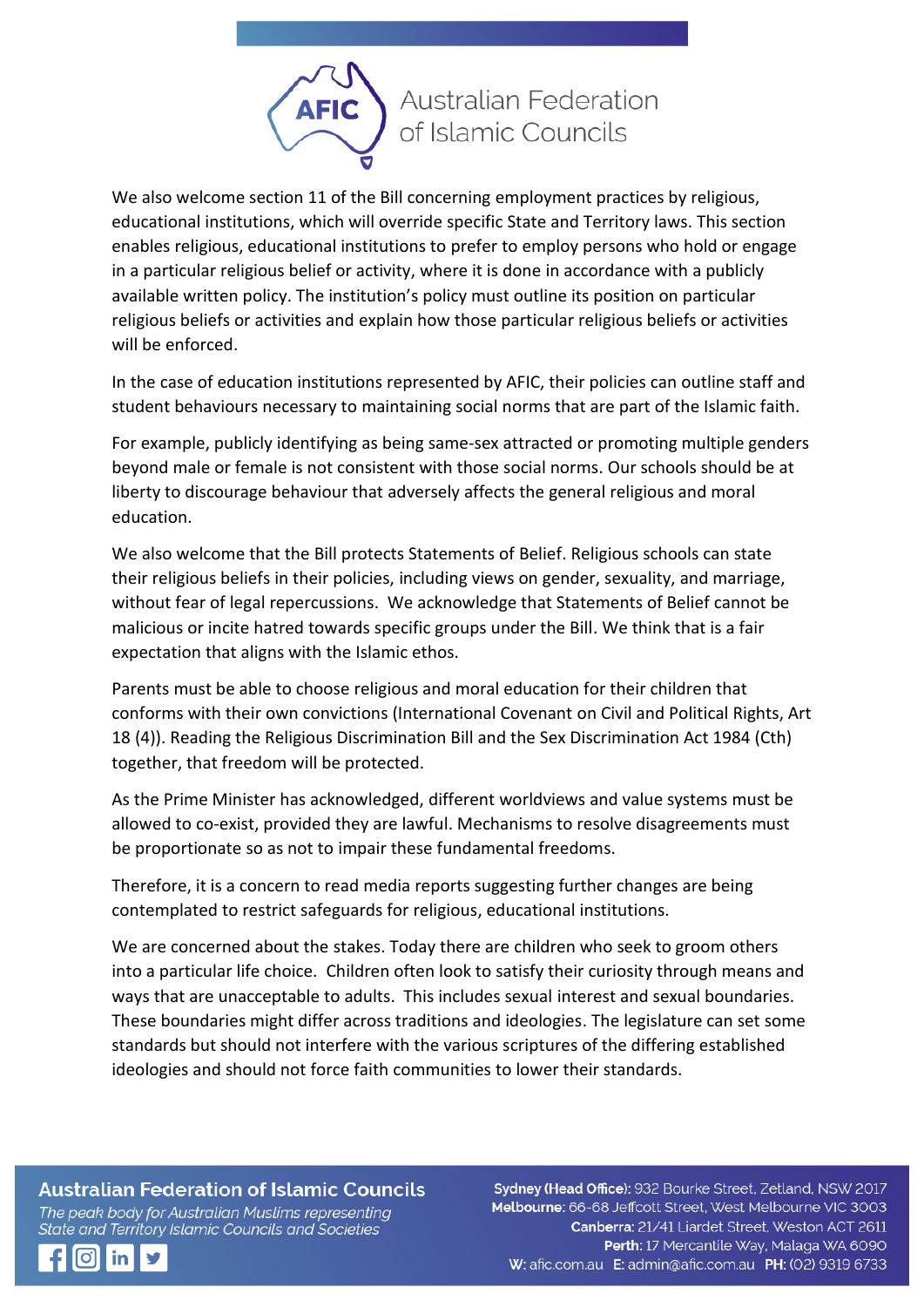

There is a real danger when we empower children to openly explore curious thought meanderings about sexual practices that are anathema to their faiths. Under normal circumstances, such conversations would be tempered by appropriately trained counsellors to help impressionable children appreciate their faith guidance on such matters.

Unfortunately, the **Change or Suppression (Conversion) Practices Prohibition Bill 2020,** awaiting Royal assent in Victoria, makes it impossible for Faith schools to appropriately address such issues without severe recriminations. We note that the Religious Discrimination Bill is silent on this Victorian law. It is wrong to introduce the proposed changes at the federal level without repealing the proposed Victorian laws. To do so would make curious children very vulnerable to exploitation.

### **PROTECTION FROM VILIFICATION AND HATE CAMPAIGNS**

It is very ironic that at the same time that this debate is raging at a federal level, the state of NSW failed to pass laws that would protect specific faith communities from vilification and hate campaigns.

Vilification protections must be introduced in the Federal and NSW jurisdictions as part of religious discrimination legislation. The shadow of the Christchurch massacre still looms heavily upon the Australian Muslim community.

A clear standard to oppose hate campaigns directed at people because of their faith is only fair, given people of faith must not vilify others. It simply makes a limitation imposed on Statements of Belief – to not vilify - a reciprocal standard. The Prime Minister has spoken passionately about providing a shield to people of faith. No greater shield is needed now than protection from campaigns that maliciously endanger our families and places of worship.

There are different ways to achieve this outcome at law.

Although section 18C(1) (a) and (b) of the Racial Discrimination Act 1975 (Cth) ("RDA") could be read together to include complaints from Muslims, the Australian Human Rights Commission does not currently accept section 18C complaints if the relevant 'public act' was directed at Muslims, as opposed to ethnicity or racial background. This AHRC seems to have followed NSW authorities that have found Muslims to not belong to the category of 'ethno-religious' group (see Trad v Jones & anor (No. 3) [2009] NSWADT 318; Ekermawi v Nine Network Australia Pty Limited [2019] NSWCATAD 29). This position is at odds with the legislative intention of the RDA and must be clarified. NSW vilification law is drafted quite differently to section 18C of the RDA. The NSW Anti-Discrimination Act focuses on the act of inciting hatred towards the group, whereas section 18 focuses on the effect to a group. Thus, even though 'ethno-religious' category requires some connection to ethnicity, that should not block complaints from Muslims who are vilified for being Muslim under section 18C.The

**Australian Federation of Islamic Councils** 

The peak body for Australian Muslims representing State and Territory Islamic Councils and Societies